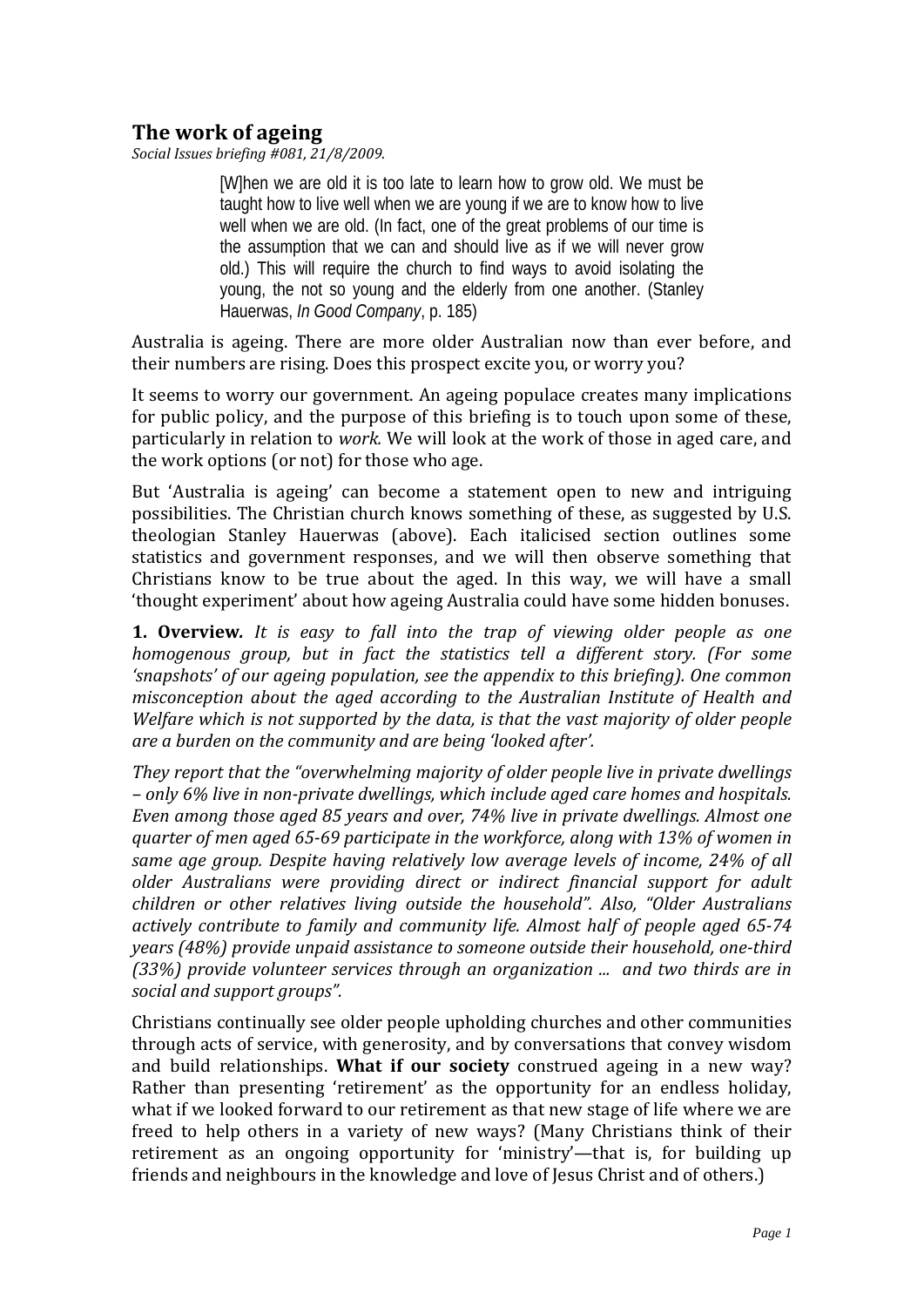**2. The aged care workforce.** *According to a report from the Productivity Commission, the evidence suggests that:*

*"... over the next 40 years there will be difficulties in securing an adequate supply of personnel with the necessary skills to support the delivery of aged care services. There is already a shortage of nurses in general, and of aged care workers in particular. On average, the age profile of the residential care workforce is markedly older than the health and community care workforce and the Australian labour force as a whole. Over the coming decades, the sector will need to replace a growing number of retiring workers".* 

*One of the biggest problems for employers in attracting and retaining staff is the low remuneration compared to other sectors.*

*Aged care also relies heavily on informal carers. However the availability of these carers is expected to decline over coming decades while demand increases, thus contributing to a large shortfall. Volunteers also play an important role in supporting the aged. It is expected that the potential pool of volunteers will more than double by 2050 but the aged care sector is likely to face increasing competition from other community activities.*

Christian theology teaches that interdependence is our normal condition in human society. **What if our society** sought to banish all conceptions of care as merely a 'burden' on carers? What if we vigorously resisted the notion that the 'resources' for care are 'scarce'? What if this community affirmed the interdependence seen in aged care as an honourable condition, both to the carer and the cared, which clearly embodies the way humanity is to be with and for one another? What if we honoured these carers by paying the more and by speaking more highly of them?

**3. Employment and older Australians.** *A recent report by National Seniors states that "painting a picture of mature age employment and unemployment isn't simple or straightforward – the reality is often disguised". For example:*

- *Early retirement implies a voluntary outcome when it can actually be due to involuntary workforce exit;*
- *Selfemployment may be a response to difficulty finding employment;*
- *Working parttime may be due to insufficient fulltime employment opportunities;*
- *Older people who are not employed are much more likely than younger people to be classified as 'not in the labour force' rather than 'unemployed'.*

*Within this complexity, one thing stands out: older people are not participating fully in the labour market, and the reasons for this lower participation rate are disguised by underemployment and hidden unemployment.*

*Although mature age unemployment has been falling in recent years, it is set to rise significantly in the wake of the global recession. People 55 and over are likely to remain unemployed for three times longer than younger people. Barriers to mature age employment include:*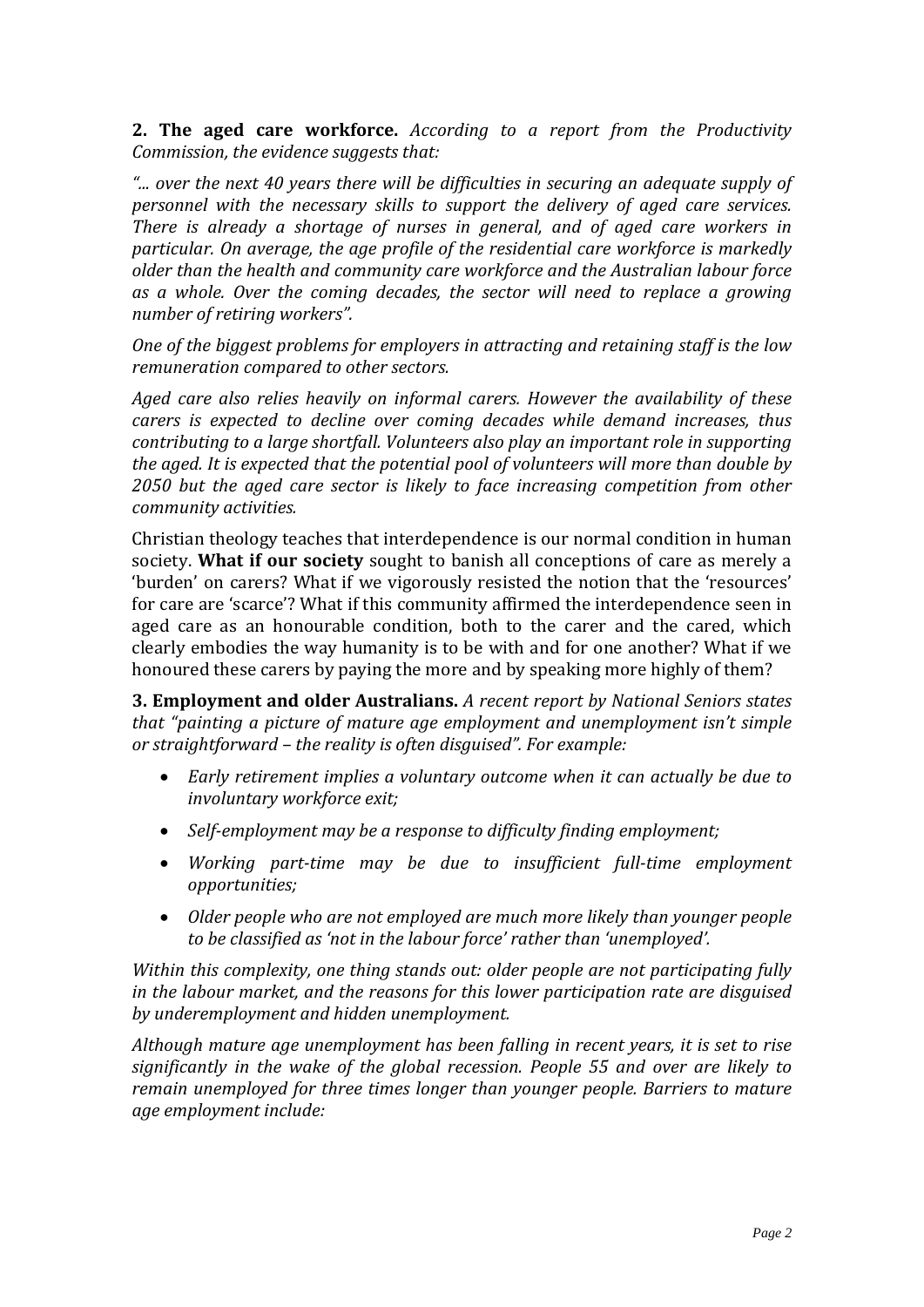- *Discrimination on the basis of age;*
- *Lack of appropriate skills and training as skill requirements change, and limited opportunities to upgrade skills;*
- *Personal circumstances related to health and disability issues associated with the ageing process, and care giving responsibilities; and*
- *Government income support policies that limit access to training and education for older workers and act as disincentives to combining parttime paid employment with income support, including the age pension.*

*Consider the role of information technology in the life of this group. While some 75% of 4554yr olds use this technology, the number decreases to 60% of 5564yr olds,* then to 40% of 65-74 yr olds, then 18% of 75-84yr olds and 6% of those over 85. If we *imagine that an older person is only 'useful' in a workforce to the extent that they can use this technology, then it constitutes a significant barrier to their employment.*

According to the Bible, older people are often the repository of 'wisdom' and 'maturity'. **What if** older people were not thought of simply as another 'useful' or 'useless' unit of labour, when compared to a technology‐using or physically active younger person? What would it look like for employers to re‐imagine the role of older workers? What could an organisation become, if older workers were set free to mentor younger workers? What if they were always invited to tell of the history of an organisation? What if we continued to learn from each older person all the past mistakes and successes that they remember taking place in their field?

**4. Pension age rise to 67.** *In justifying the Government's decision to raise the pension age in the May 2009 budget, Treasurer Wayne Swan said a decision was needed to keep pensions sustainable. "Currently we have five workers in Australia for every person aged 65 and over and by 2050, that will be 2½ … Life expectancy has increased by 23 years since the age pension came in … twice as many people are going on it for twice as long."*

*Many commentators agree that the move to raise the pension age along the lines of other OECD countries was necessary. But some are concerned about the effect on blue collar workers and the physical demands of working longer, and about the effect on older people who have difficulty remaining fully employed and would then have to rely on lower income supports for longer.*

*Should people access their superannuation only at aged pension age? Those in favour say it would be more equitable to do so; those against argue that earlier access to superannuation enables flexibility about when to retire. Whether to raise the age at which people can access their superannuation will be a fiercely debated question when considered by Government later this year.*

A Christian theology of politics entrusts judgments about justice and the common good to our leaders, who must learn and weigh much complex data. Christians hope and pray that they will have wisdom to arbitrate well. **What would it look** like to urge and encourage our leaders in this difficult task? How may we resist these issues of superannuation and pension age becoming reduced merely to each individual's self‐interest?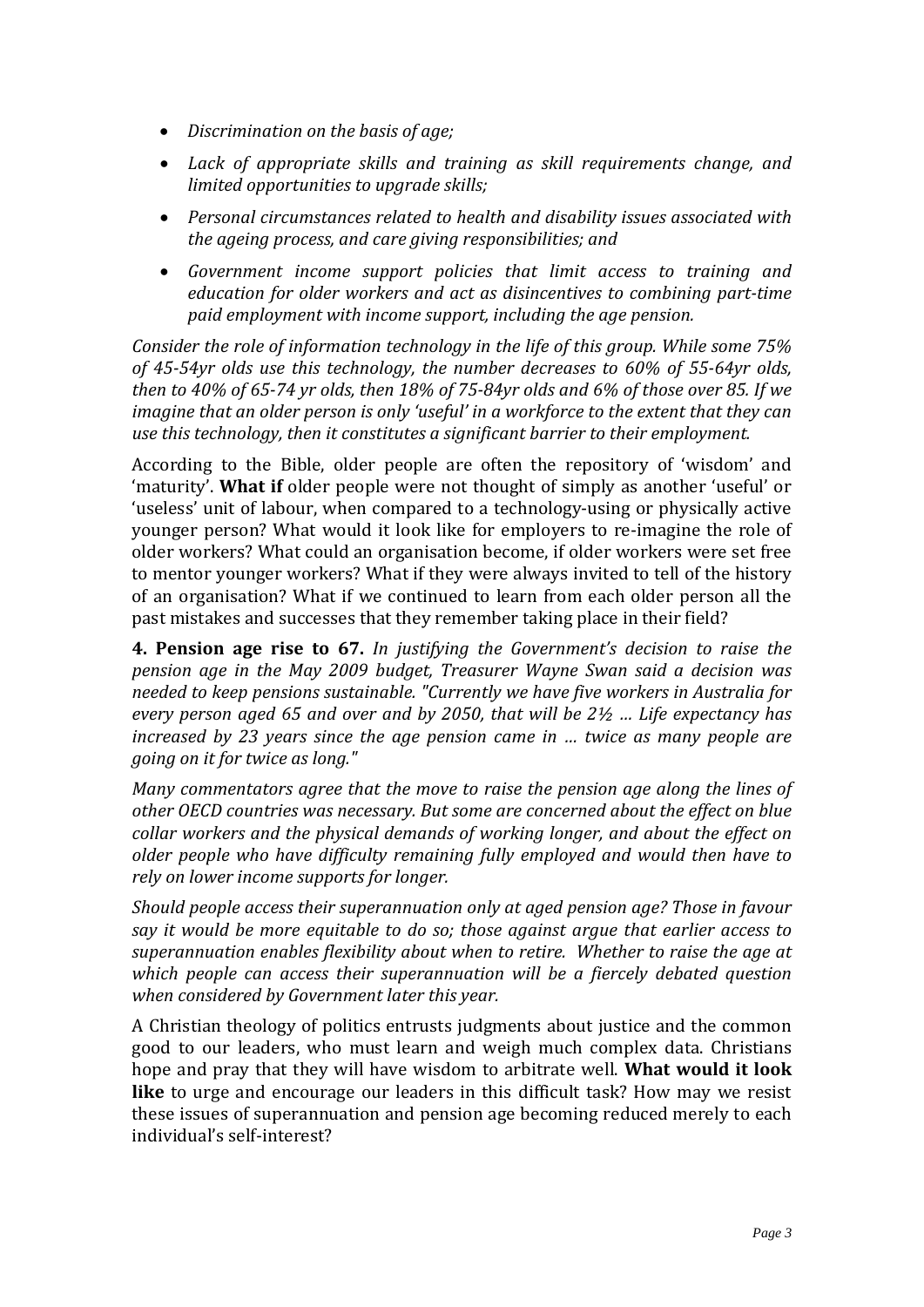**5. Further implications.** We have caught the barest glimpse of some matters facing the nation when it comes to the aged. Interestingly, Christian churches are well placed to offer helpful contributions to these issues, even if we do not know about the technical details:

- a) A community of people in Christ is the natural venue to find a pool of willing, caring people who may be well-suited to aged care. We value this work, speak highly of it, and sometimes direct people to it (e.g. in the Anglican case, as many of our members work in Anglicare's Chesalon and in Anglican Retirement Villages). How may churches better honour those who do this work and enable them to do it better? How might churches encourage others to engage in this kind of care?
- b) A community of people in Christ includes many employers. These people are often already very thoughtful about the welfare of those in their workplaces. What is their view of older people? Can these employers lead our society in reimagining new roles for the aged—roles that do not rely on physical strength or technical prowess, but which honour and learn from our elders' wisdom and memory?
- c) A community of people in Christ knows what it is to care for the needy. Are our churches aware of the financial vulnerability of older people (particularly those living alone, relying on the pension and living in rental accommodation)? How is this awareness expressed? How can it be better expressed?
- d) A community of people in Christ naturally honours the contributions made by all members of this body, irrespective of their age. We already know and see many older people who contribute to the vibrant life of Christian churches. How may we 'export' this blessing to local communities?
- e) A community of people in Christ mourns death, and the debilitating aspects of ageing, as an alien intrusion in God's good world. Its mature elders have internalised this truth, often knowing true hope and joy in Christ despite ageing bodies. How may this good news be taken to other older people in our communities, who are only able to think despairingly in terms of their 'uselessness', and who have been forced to regard themselves only as a 'burden' on others? How may they discover, with us, the joyful hope of Jesus' resurrection?

*Lisa Watts and Andrew Cameron for the Social Issues Executive, Diocese of Sydney*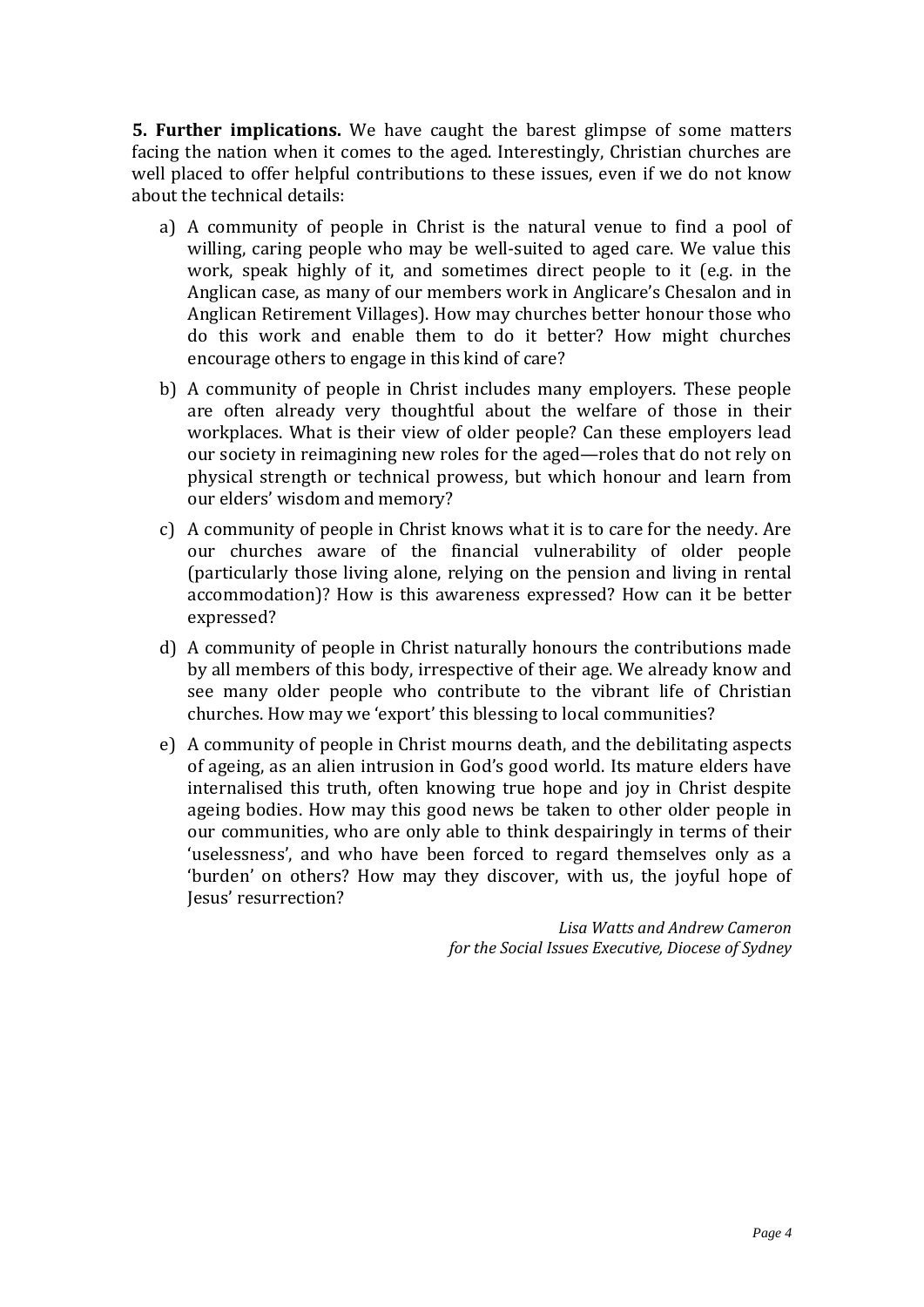## **Appendix: who are we talking about?** (quoting ABS:)

*"Like most other developed countries, Australia's population is ageing largely due to low fertility rates and increasing life expectancy. Interestingly the reverse is true for many developing countries. The figures for older indigenous Australians also tell a different story with the proportion of people aged 65 and over in 2006 who were indigenous, constituting only 0.5%, much smaller than they are represented in the general population (2.5%).This is largely the result of a much lower life expectancy – approx. 17 years lower than the total population.*

*"In the 30 years to 2036, the number of people aged 65 years and over is expected to more than double from 2.7 million in 2006 (13% of population) to 6.3 million (24%) in 2036. Within that group, the over 85s are expected to increase more rapidly than other age groups from 333,000 in 2006 (1.6% of whole population) to 1.1million in 2036 (4.2% of whole population). This clearly has implications on demand for aged care services. The number of centenarians is expected to increase from less than 5,000 to more than 25,000.*

*"Another simpler way of looking at this is to say that today those aged 65+ comprise around one in seven Australians. By 2050, about one in four will be aged 65 or older."*

*But we actually need several 'snapshots' of older Australians, as this group is diverse. Only to* speak of these people as one category, 'the over-65s', is to group everyone in an age range of almost 40 years. That might not be a very useful grouping, since people aged 65-105 have very *different needs. We would not think of grouping together the population aged 20‐60 years!* 

*Oldest' generation: "Born before 1926, this group comprised 4% of population in 2006 (last available census figures). As young adults they may have experienced interrupted employment and family formation during great Depression. Many of the men served in Armed forces during WWII. Limited formal educational opportunities – in 2006, 39% reported they left school at yr 8* or below or never attended, compared to 2% of Gen X and Y. In 2006, 33% were living alone, *the highest proportion of all generations. Of those, 4 in 5 were widowed. A further 30% were living with their husband, wife or partner while 17% were living in nursing homes or cared accommodation. This generation reported the highest rate of religious affiliation (82%) of all the generations, with Anglican (30%) and Catholic (23%) the most commonly reported faiths."*

*'Lucky', 'austerity' or 'builder' generation: "Born between 1926 and 1946 just prior to and during the Great Depression and WWII, they are referred to as the Lucky generation because they had it easier than their parents. They didn't live through WWI or have to make ends meet during the Depression. As young adults they experienced full employment and prosperity during the post WWII economic boom. They have also been referred to as the Austerity Generation, affected by the privations of the Depression in their formative years, they are often regarded as hard working and stoic, and seek stability and security. They have been a relatively small group compared to successive generations, partly due to low birth rate during the Depression and the War and recent deaths.*

*In 2006 the Lucky Generation were aged 60‐79 and accounted for 14% of the total Australian population. By 2006 the majority had retired. Nearly twice as many men (30%) as women (16%) were employed, reflecting the traditional breadwinner and homemaker roles . In 2006 they had the highest proportion of members born overseas (36%) compared to Gen X and Y. Contributing to this was the post war migration from Europe."*